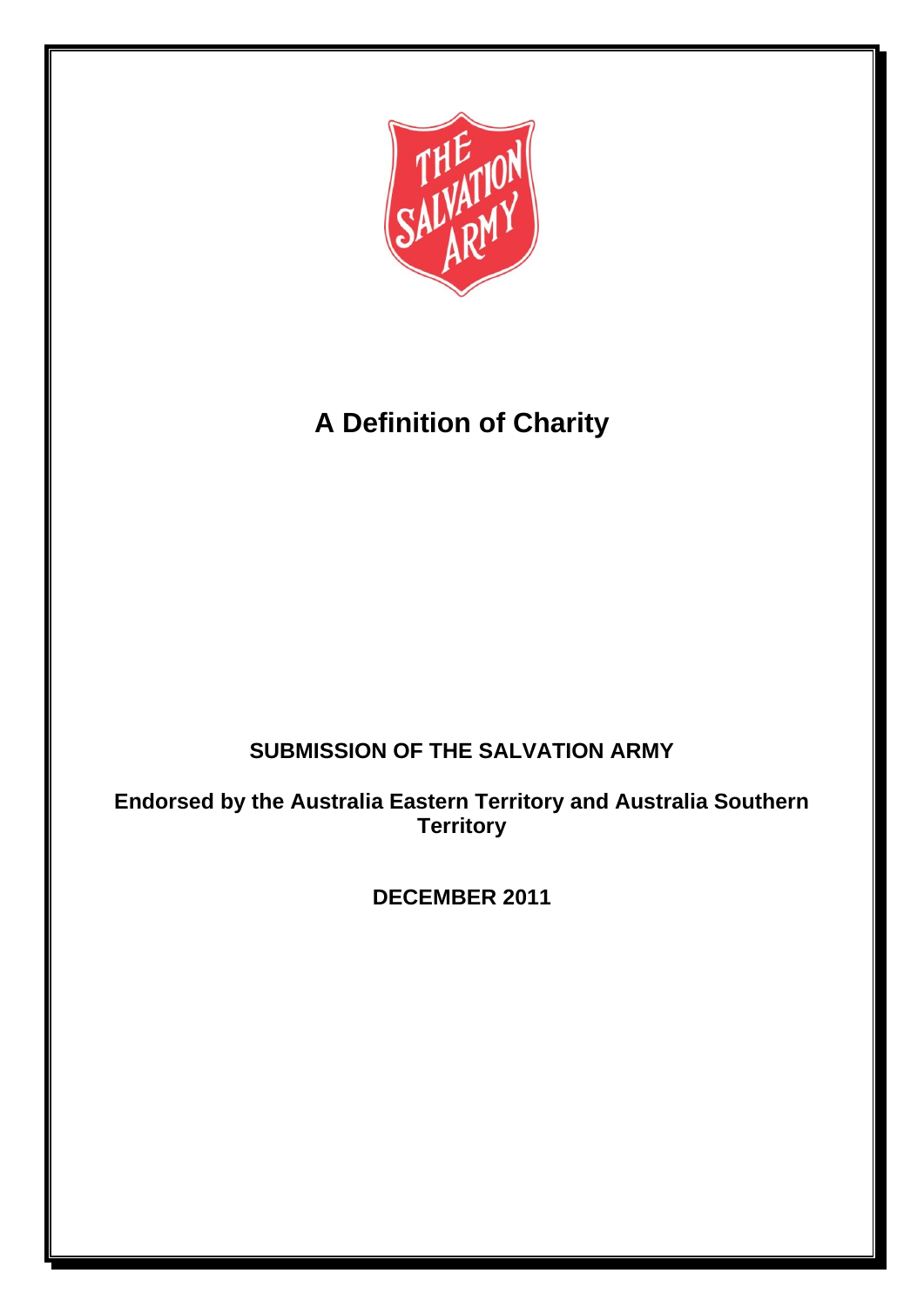#### **Opportunity to Contribute**

The Salvation Army is pleased to have the opportunity to contribute to the consultation process on the definition of charity.

#### **The Salvation Army**

The Salvation Army is the most recognised charity in Australia. The Salvation Army's services are open to all, without discrimination. The foundation of The Salvation Army and its current ethos affirm its religious commitment and its social commitment as equal and indivisible. The Salvation Army describes this as a "holistic mission".

The Salvation Army is an evangelical part of the universal Christian Church. Its message is based on the Bible and its ministry is motivated by love of God. Its Mission is both spiritual and practical, encompassing the preaching of the Gospel of Jesus Christ and alleviating human suffering and distress without discrimination.

#### **Objects of The Salvation Army**

"The objects of The Salvation Army shall be the advancement of the Christian religion….and, pursuant thereto, the advancement of education, the relief of poverty and other charitable objects beneficial to society or the community of mankind as a whole."

(Extract from Section 3, The Salvation Army Act UK, 1980)

This diverse mission is expressed in one of the earliest mottos of The Salvation Army - "Heart to God, Hand to Man".

#### **Values of The Salvation Army**

The Salvation Army values:

| Human dignity<br><b>Justice</b> | we affirm the worth and capacity of all people<br>we promote healthy and whole relationships, and good<br>society |
|---------------------------------|-------------------------------------------------------------------------------------------------------------------|
| Hope                            | we work for reconciliation, healing and transformation<br>for all people and creation                             |
| Compassion                      | we feel compelled to stand with and do something<br>about another's suffering                                     |
| <b>Community</b>                | we build community and meet with God in our<br>encounter with others                                              |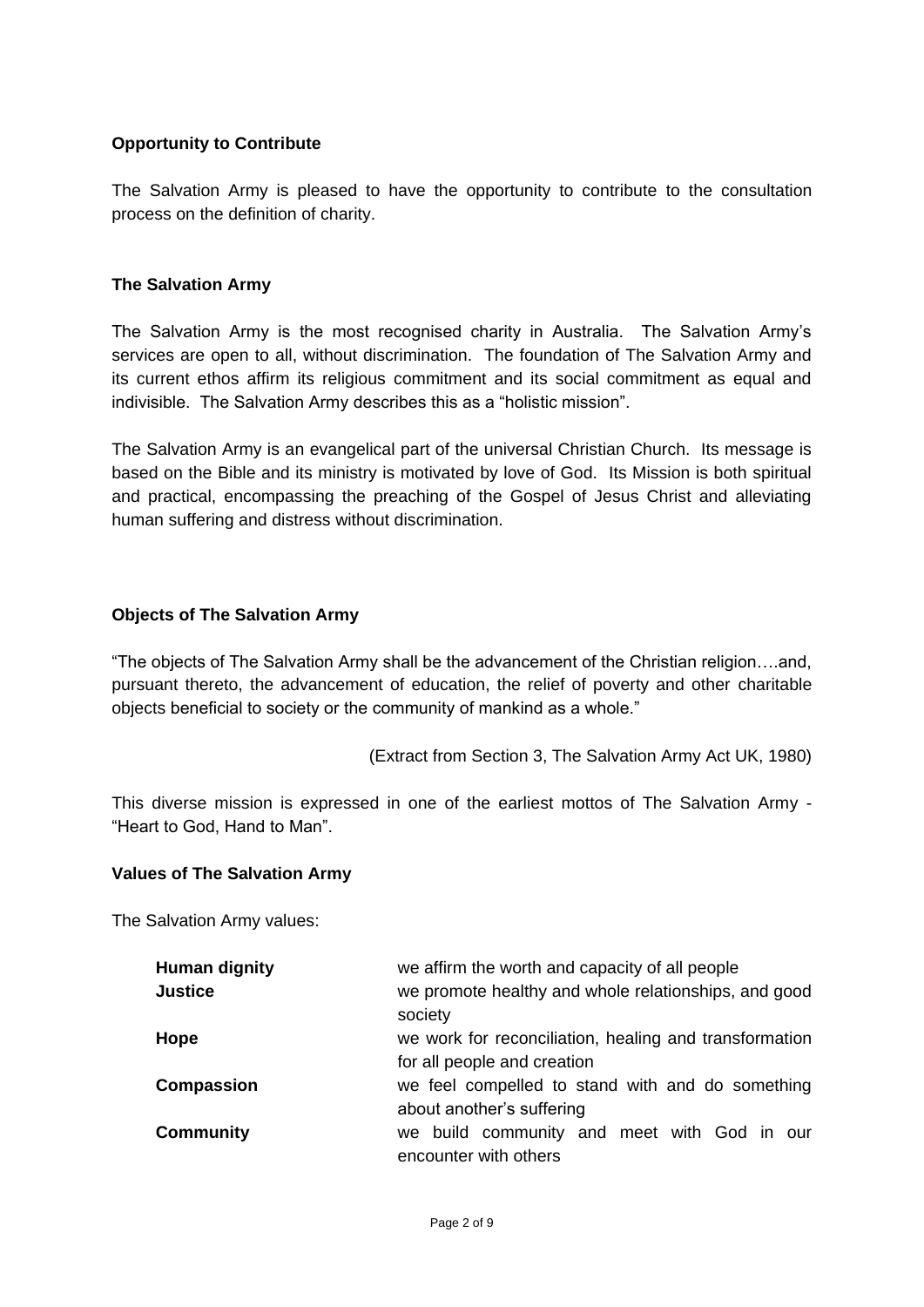#### **Attributes of The Salvation Army**

The Salvation Army is viewed by the community as highly committed, visible and trustworthy. The Salvation Army provides a seamless approach to welfare and community work with a network of people available to assist those seeking its services.

The Salvation Army is also seen as responding to current social needs with expertise and professionalism. The Salvation Army provides its services without discrimination and supports the most disadvantaged and marginalised in our society.

The Salvation Army applies life changing approaches in its services with its commitment to developing the capacities of people in crisis, not just meeting their immediate needs.

The Salvation Army in Australia is a part of the worldwide Salvation Army.

#### **Services of The Salvation Army**

The types of services and welfare, which The Salvation Army provides to the local community, include but are not restricted to the following:

programs)

accommodation for aged persons, catering for their nursing and health care needs, and preventing their isolation and loneliness)

- Homelessness Shelters
- Residential Aged Care
- Community Aged Care
- Independent Retirement Living (The Salvation Army provides
- Recovery Programs (alcohol, drug and gambling rehabilitation
- Safe-housing for victims of violence
- Crisis Accommodation Centres
- Housing Provision
- Family Crisis Centres
- Family Counselling
- Crisis Telephoning Services
- Survivors of Suicide Groups
- Youth Crisis Centres
- Crisis Counselling (including grief counselling)
- Financial Counselling
- Marriage Enrichment
- Child Care
- Emergency Relief / Financial hardship
- **Migrant Services**
- Court Services and Chaplaincy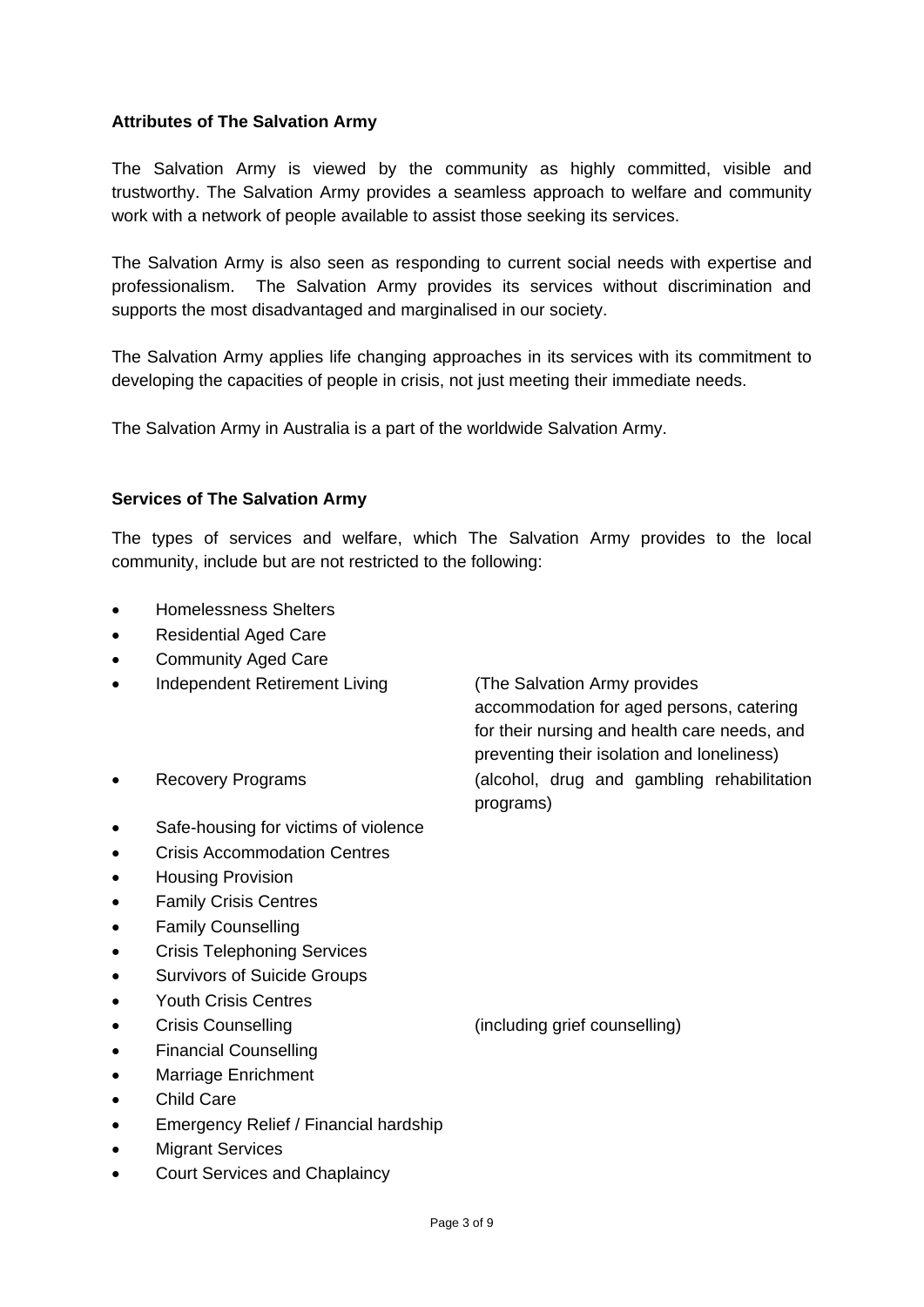- Prisoner Support Services
- Suicide Prevention
- No Interest Loan Schemes
- Disaster Response and Disaster Recovery Services
- Employment Skills Training
- Youth Support and Residential Services
- Youth drop-in Centres
- Intellectual Disability Services
- Recreation programs for the elderly
- - Salvos Stores **Salvos** Stores **Salvos** Stores **COLOGISTS** (sale of donated goods available for the public)

Employment Plus (placing long term unemployed into jobs)

Defence Services)

 Worship and other church activities (provided by The Salvation Army throughout Australia as a part of the universal Christian Church)

- Red Shield Defence Services (philanthropic support offered to Australian
- Legal Services
- Chaplaincy Services
- Flying Padre Services

#### **The Salvation Army's Submission**

#### **Discussion**

The Salvation Army is a holistic organisation that provides significant and diverse services to the Australian public.

It conducts its social work and community development activities because of its commitment to the gospel of the Lord Jesus Christ. These are inextricably linked and cannot be separated. By way of formalising this concept, the objects of The Salvation Army are clearly documented in the UK Act 1980:

*"The objects of The Salvation Army shall be the advancement of the Christian religion….and, pursuant thereto, the advancement of education, the relief of poverty and other charitable objects beneficial to society or the community of mankind as a whole."* 

The Salvation Army is charitable to its core.

The Salvation Army recognises the definitional basis of charities in Australia has been built on over 400 years of common law history and to date has not been enshrined in statute in Australia.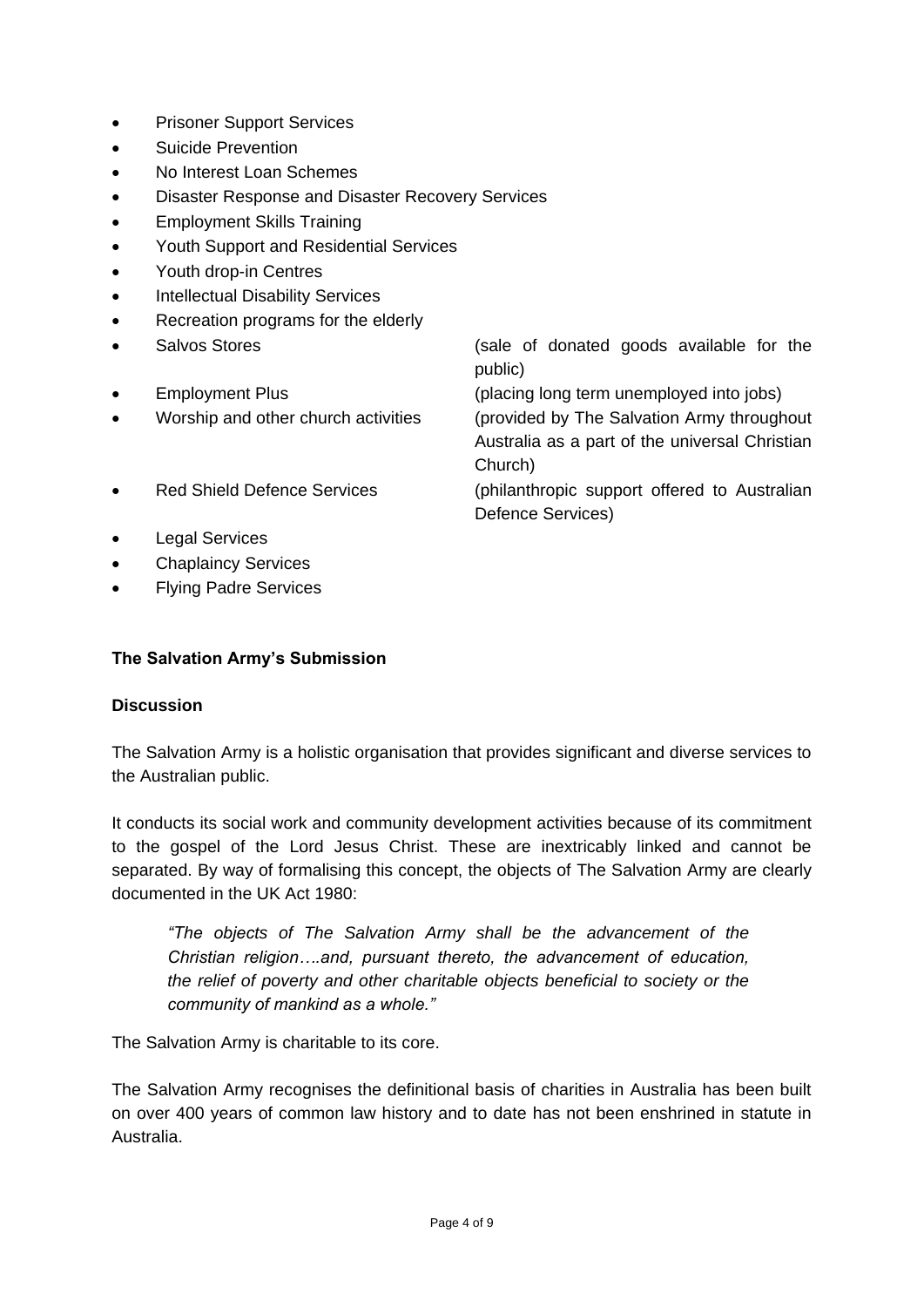The Salvation Army acknowledges the work that has been undertaken in Australia with respect to the previous reviews and inquiries into the charitable sector over the recent decades.

The Consultation Paper refers specifically to the *"Charities Bill 2003, A Bill for an Act to define charities and charitable purpose, and for related purposes"*(Charities Bill 2003) as the proposed foundation for this current consultation. Since 2003 there have been several important developments in Australian charity case law and additional reviews into the charitable sector and its operations.

The Consultation Paper issues that The Salvation Army wish to comment on can be grouped into a number of categories:

- Charitable purposes
- Public benefit and associated test
- Political purposes and activities
- Entities, and specifically 'infrastructure' entities
- Australian Disaster Relief Funds

#### **Charitable Purposes**

The Charities Bill 2003 was an attempt to codify the definition of both a charity and a charitable purpose. It is noted the current consultation process is not revisiting the codification of what is a charity and a charitable purpose, rather it is to introduce a statutory definition of 'charity' for application across all Commonwealth laws.

In the drafting of the statutory definition of charity, The Salvation Army does not support the use of the phrase "exclusively charitable".

The Charities Bill 2003 uses the phrase "dominant purpose" and the Australian Taxation Office (ATO) in Taxation Ruling *TR 2011/4 Income tax and fringe benefits tax: charities* (TR 2011/4) uses the phrase "its only, or its 'main or predominant or dominant purpose'".

The Salvation Army recommends the proposed statutory definition of charity uses the current concept of dominant charitable purpose.

The Salvation Army recognises the importance and need of the flexibility that is gained in using terminology such as 'dominant' as opposed to 'exclusively' when considering the strict legal and literal interpretations that can arise when reviewing governing or constitutional documents. This is particularly relevant when considering older style constitutional documents that may have drafting styles that are listed as purposes when in fact what is intended is only a power of an organisation. It is also noted that organisations are established by Acts of Parliament, and these organisations have very little scope to change the Acts of Parliament to amend technical deficiencies that could otherwise result in an 'exclusive' definition not being met.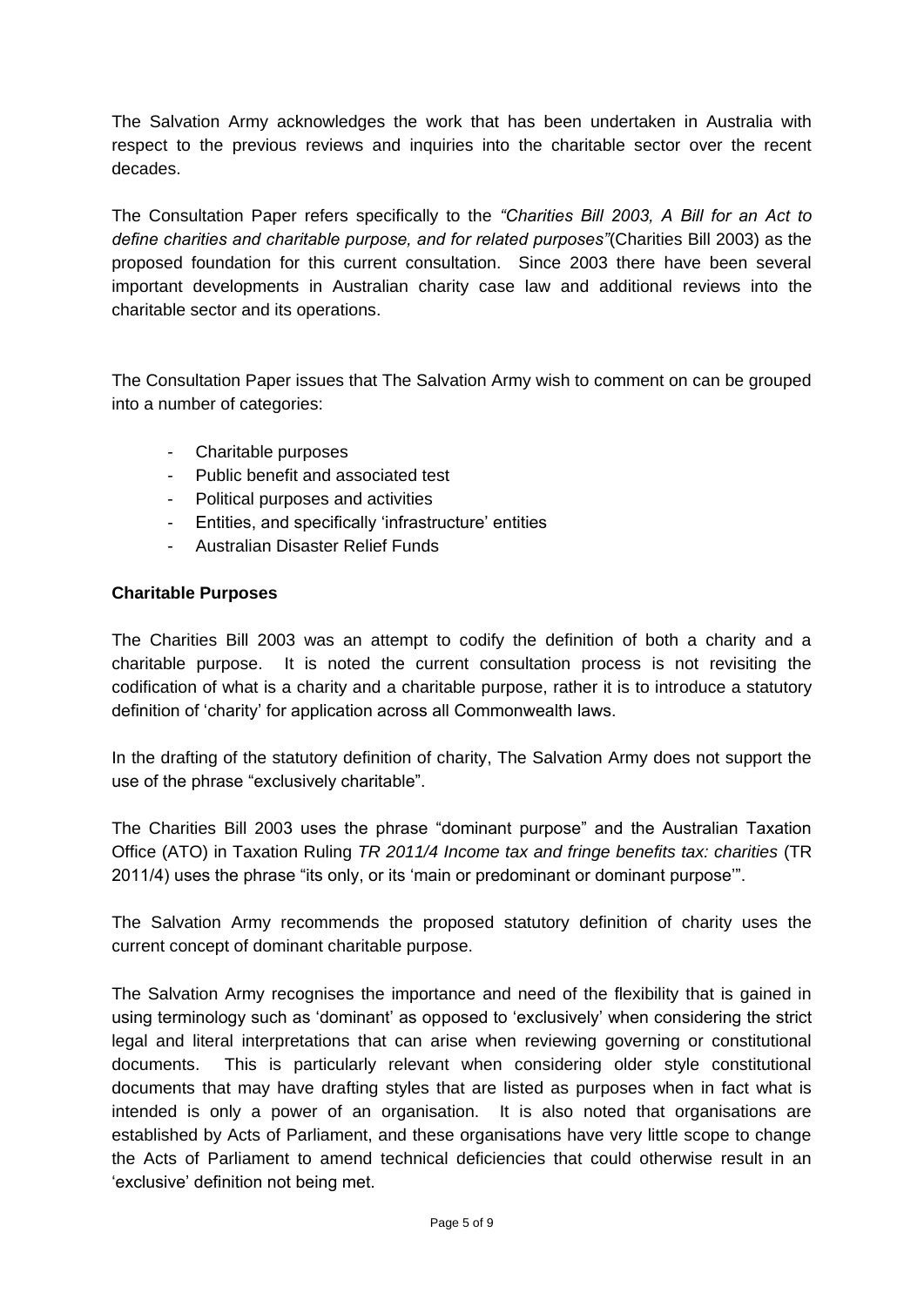The Salvation Army recommends that in the legislative drafting process the statutory definition needs to be supported with appropriate identification of how incidental and ancillary purposes can be maintained to ensure the organisation can continue to be recognised as charitable.

The Consultation Paper refers to peak organisations and the concept of the charitable nature of these organisations. The Salvation Army is of the view the current case law on this matter provides sufficient guidance to ensure peak organisations can be charitable.

The Salvation Army recommends the principles of the common law in this regard are encapsulated to ensure 'infrastructure entities' are afforded the same outcome as these entities are often established solely to provide support services to another charitable institution. This outcome could be achieved either by explicitly drafting infrastructure entities as being charitable in the statutory definition, or by explicitly including infrastructure entity examples in the Explanatory Material that is released with a Bill/Act to ensure these entities maintain their charitable nature in accordance with accepted charity law principles.

The Discussion Paper touches on the issue of the role of activities in developing a statutory definition of charity. It is noted that as the statutory definition is not a codification of what is a charity, it is appropriate that the accepted principles of what activities a charity can undertake are observed. In paragraph 95 of the Consultation Paper the following is stated:

*"The Government has accepted that a charity can undertake activities that are unrelated, or not intrinsically charitable, so long as those activities are in furtherance or in aid of its charitable purpose."*

The Salvation Army accepts the principle that activities need to be undertaken in the furtherance or in the aid of an organisation's charitable purpose. The Salvation Army does not believe this requires further clarification in a statutory definition of charity, rather this clarification role should fall to the proposed Australian Charities and Not-for-Profits Commission (ACNC).

# **Public benefit and public benefit test**

Charities in Australia currently operate with the presumption of providing a public benefit if their charitable purpose falls within one of the first three 'heads' of charity.

The accepted 'heads' of charity are:

- The relief of poverty
- The advancement of religion
- The advancement of education
- A purpose that is beneficial to the community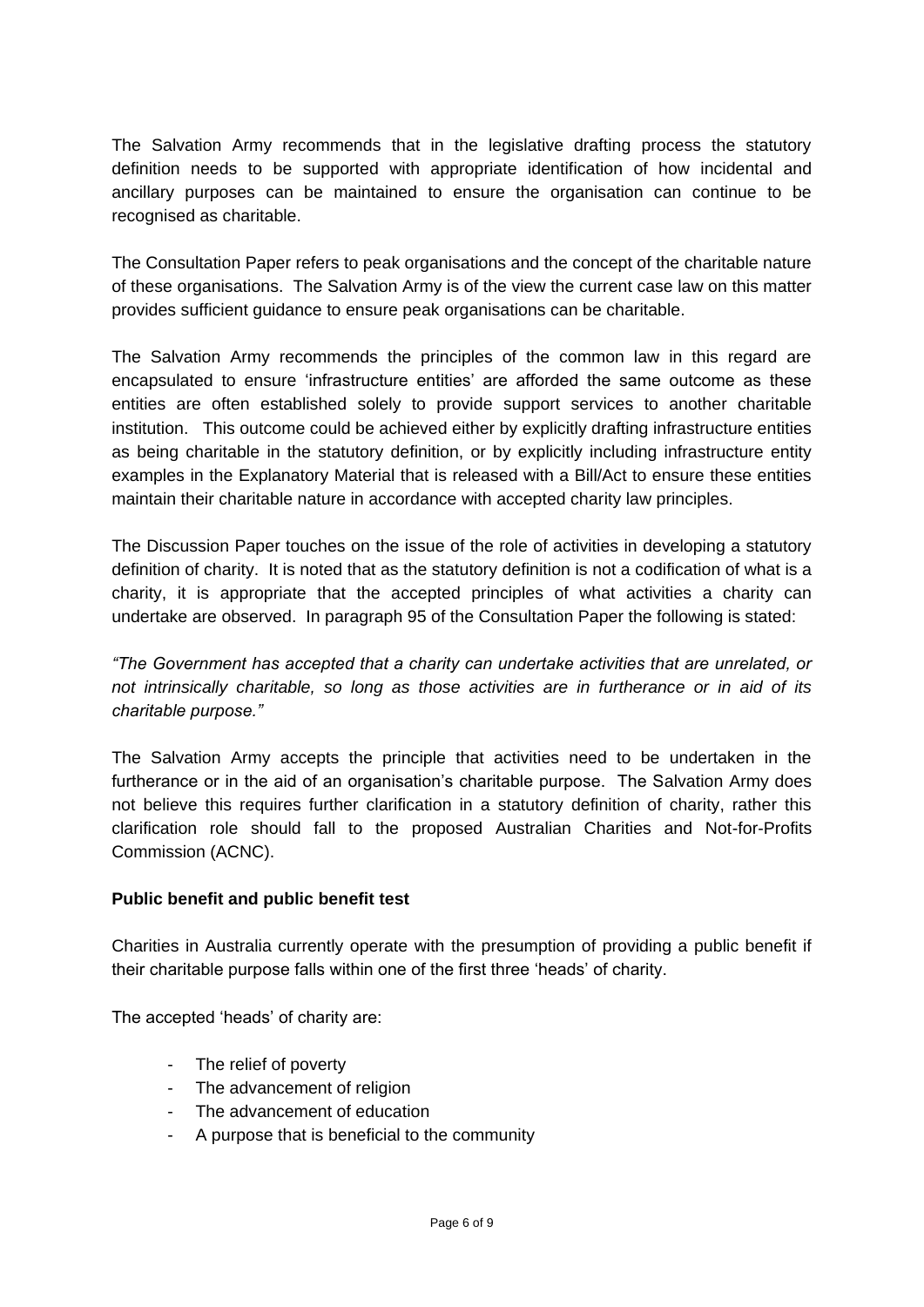If an organisation is charitable under the fourth 'head', the organisation must provide evidence that it provides a public benefit.

The Salvation Army does not support a change to the presumption of public benefit for charitable purposes that relate to the first three 'heads' of charity.

The Salvation Army also notes that if the 'heads' of charity are expanded in a statutory definition of charity, these new 'heads' should also be afforded the presumption of public benefit. The basis for this premise is that if there are additional charitable 'heads' that can be identified and qualified, then there must be a presumption that these purposes or 'heads' are for the public benefit, for without this nexus, the listed purpose would not be charitable in the first instance.

The Salvation Army recommends organisations should still need to satisfy a public benefit requirement if they are to be charitable under the 'catch all' purpose of being of general benefit to the community.

The Salvation Army is concerned however, that there is a risk of having a prescriptive public benefit test enshrined in legislation that will become inflexible and impose an additional layer of red tape and compliance for no additional benefit.

The Salvation Army recommends the public benefit test is developed and defined by the ACNC in its role of a regulator. It is appropriate the ACNC has the authority to determine what is for the public benefit and to ensure it can take action against organisations it believes are no longer operating for the public benefit.

In addition to this, The Salvation Army recommends that in the drafting of the statutory definition of charity and maintaining the presumption of public benefit, there needs to be appropriate powers granted to the ACNC to require organisations to prove public benefit if there are sufficient and valid concerns relating to an organisation's behaviour.

# **Political Purposes and activities**

The Salvation Army supports the need for organisations such as ourselves to speak on behalf of those in the Australian public who may be marginalised and experience social exclusion. Often such people are intimidated by the formalities of governmental systems and procedures and/or are ill equipped to translate their information and experiences into prescribed presentation formats.

The Salvation Army is aware of the decision in the case commonly referred to as *Aid/Watch* and the confirmation that certain activities are not excluded from being charitable. Accordingly The Salvation Army recommends the statutory definition of charity will permit the principles developed from the *Aid/Watch* case be followed.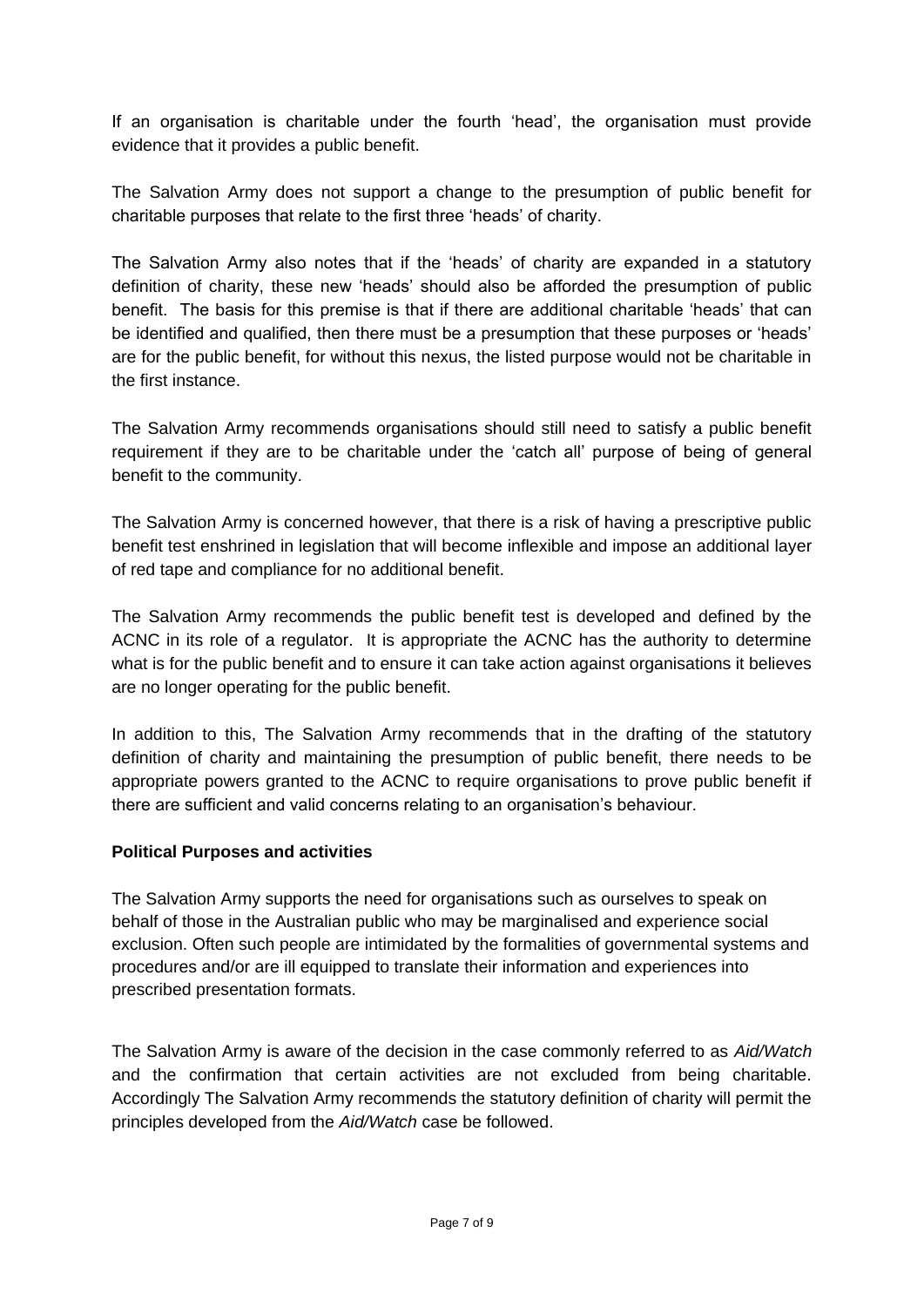In the drafting of the statutory definition, The Salvation Army recommends the only disqualifying political purposes or activities are as follows:

- Endorsing the election of a political party; or
- Endorsing the election of a candidate for political office.

The Salvation Army makes reference to the role of the Electoral Commission in governing party political behaviour and believes the above limitation will ensure consistency in this regard.

In accepting that charities can participate in political advocacy, there will need to be appropriate guidance on what is acceptable behaviour. For example, assessing and comparing political parties and candidates during an election should be permissible, in contrast to the direct endorsement of a party or candidate should not be permissible.

There also needs to be protection from the reverse situation where a political party or candidate advocates strongly for a position held originally by a charity and suddenly this is seen as though the charity is actually supporting a political party.

These principles, and others, could be supported and provided via the Explanatory Material provided with the Bill/Act or as guidance from the ACNC.

# **Entities and infrastructure entities**

The Salvation Army acknowledges there are many different entity types that can be utilised for the fulfilment of a charitable purpose.

The Salvation Army recommends sufficient flexibility is maintained to ensure charities can identify and utilise an entity structure that is most suitable for them at a given point in time.

As previously discussed, The Salvation Army recommends the statutory definition of charity is clearly extended to include entities that exist to support charitable organisations, in accordance with the accepted principle of peak bodies existing for a charitable purpose.

# **Australian Disaster Relief Funds**

The Consultation Paper in paragraphs 145 to 152 discusses and identifies some issues being encountered by Australian Disaster Relief Funds (ADRF). The Salvation Army identifies with the issues being raised and supports the policy initiative of expanding the opportunities ADRFs have to collect and utilise the funds raised.

If you have any questions in relation to this submission or would like any further clarification, please do not hesitate to contact us.